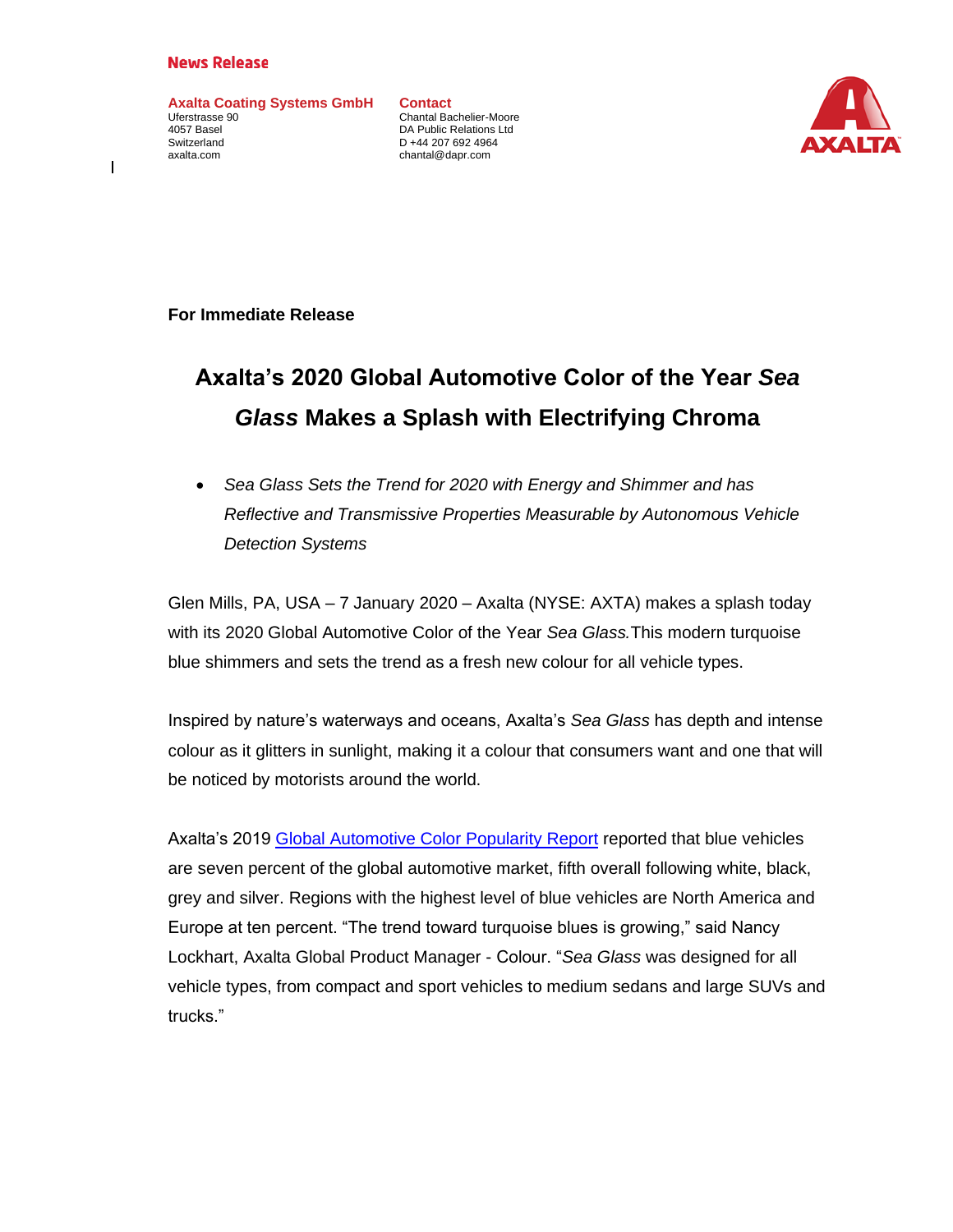More than just beautiful and trendy, *Sea Glass* is formulated with reflective properties and is highly detectable by Light Detection and Ranging (LIDAR) systems. "Bright and pearlescent, *Sea Glass* is designed to be transmissible for Radio Detection And Ranging (RADAR), meeting the colour trends of today for the autonomous vehicles of tomorrow," commented Lockhart. "The transmission properties of Axalta's *Sea Glass*, as well as many other colours in our expansive colour portfolio, allow vehicle-to-vehicle detection to occur."

Dan Benton, Axalta Marketing Manager North America – Colour, said, "*Sea Glass* is ready for the market now. Formulations for this versatile colour are available in our global waterborne technologies, and we are ready for customers who are actively looking for the next trend in colour." Axalta's industry-leading brands, including Cromax, Standox and Spies Hecker will allow painters to apply *Sea Glass* easily on their next project.

Axalta is a leader in waterborne products that are easy to apply, deliver outstanding adhesion and variable gloss levels, and dry quickly with good flexibility, low levels of toxicity and flammability, making them an environmentally responsible choice for any business.

Lockhart said, "*Sea Glass* reminds us of fresh water and ecology, and it aligns nicely with our corporate social responsibility platform of environmental stewardship. Axalta employees are inspired and motivated to help keep our waterways clean, to lower energy and to decrease water usage at our facilities around the globe." In conjunction with the release of the 2020 Automotive Color of the Year and aligned with its CSR platform, Axalta will help to remove more than 450 kilos of waste from our oceans.

Committed to environmental stewardship around the globe through its Bright Futures programme, Axalta has helped to conserve more than 13,000 acres of wetlands through its partnership with Ducks Unlimited in North America and Ducks Unlimited in Mexico; planted more than 30,000 trees in Inner Mongolia and Hebei Province with the China Mother River Protection Program in partnership with the China Youth Development Foundation; partnered with the S.M. Sehgal Foundation in India to construct three ponds totalling 30-million-litre capacity in the drought-ridden Bhooriya Baas village in the Alwar district and participated in multiple other conservation and environmental stewardship programmes around the world.